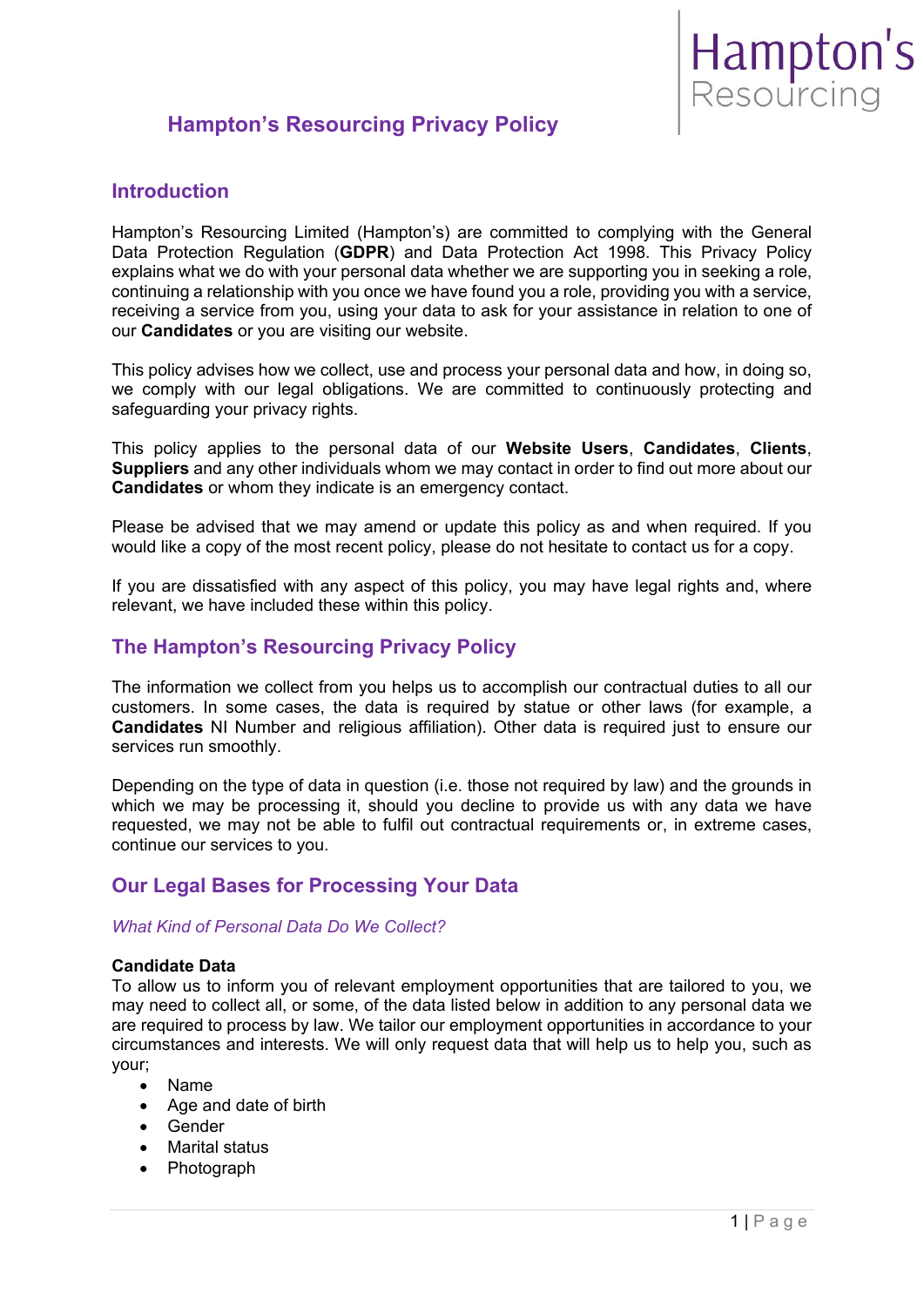- Contact details
- Education details
- Employment history
- Emergency contact details
- Referee details
- Immigration status (whether you require a work permit)
- Nationality / citizenship / place of birth
- A copy of your driving licence and/or passport
- Financial information (to process payments and/or where necessary to carry out financial checks)
- National insurance number (and any other tax related information)
- Diversity information (including racial or ethnic origin, religious or similar beliefs and physical/mental health including disability-related information)
- Details of any criminal convictions (if this is required for a role you are interested in applying for)
- Details about your current remuneration, pensions and benefit arrangements
- Information on your interests and needs regarding future employment (collected both directly and inferred – i.e. from jobs viewed on our website)
- Any extra information you choose to tell us
- Any extra information that your referees choose to tell us about you
- Any extra information that our **Clients** may tell us about you or that we find from other third-party sources such as job sites
- IP Address
- Dates, times and the frequency in which you access our website services; and
- CCTV footage if you attend our premises

Please be advised that the above list of categories of personal data we may collect is not exhaustive.

#### **Client Data**

If you are a customer of Hampton's, we may need to collect information about you, or individuals within your organisation whilst providing our services such as;

- Finding **Candidates** who are the right fit for your organisation
- Providing you with a managed service provider (**MSP**) programme
- Providing you with Recruitment Process Outsourcing (**RPO**) services
- Providing you with content published by Hampton's which is expected to be relevant and/or useful to you

The list of data required is limited as we generally only require your contact details or the details of individual contacts within your organisation. This may include their;

- Name
- Email address
- Telephone number
- Any other information they choose to tell us

These details will enable us to ensure that our relationships run smoothly. If we require any additional personal data for any reason, we will advise you of this.

#### **Supplier Data**

If you are a supplier of Hampton's, we may need to collect information about you, or individuals within your organisation to allow us to ensure a smooth relationship. This list is limited as we generally only require your contact details or the details of individual contacts within your organisation. This may include their;

Hampton's<br>Resourcing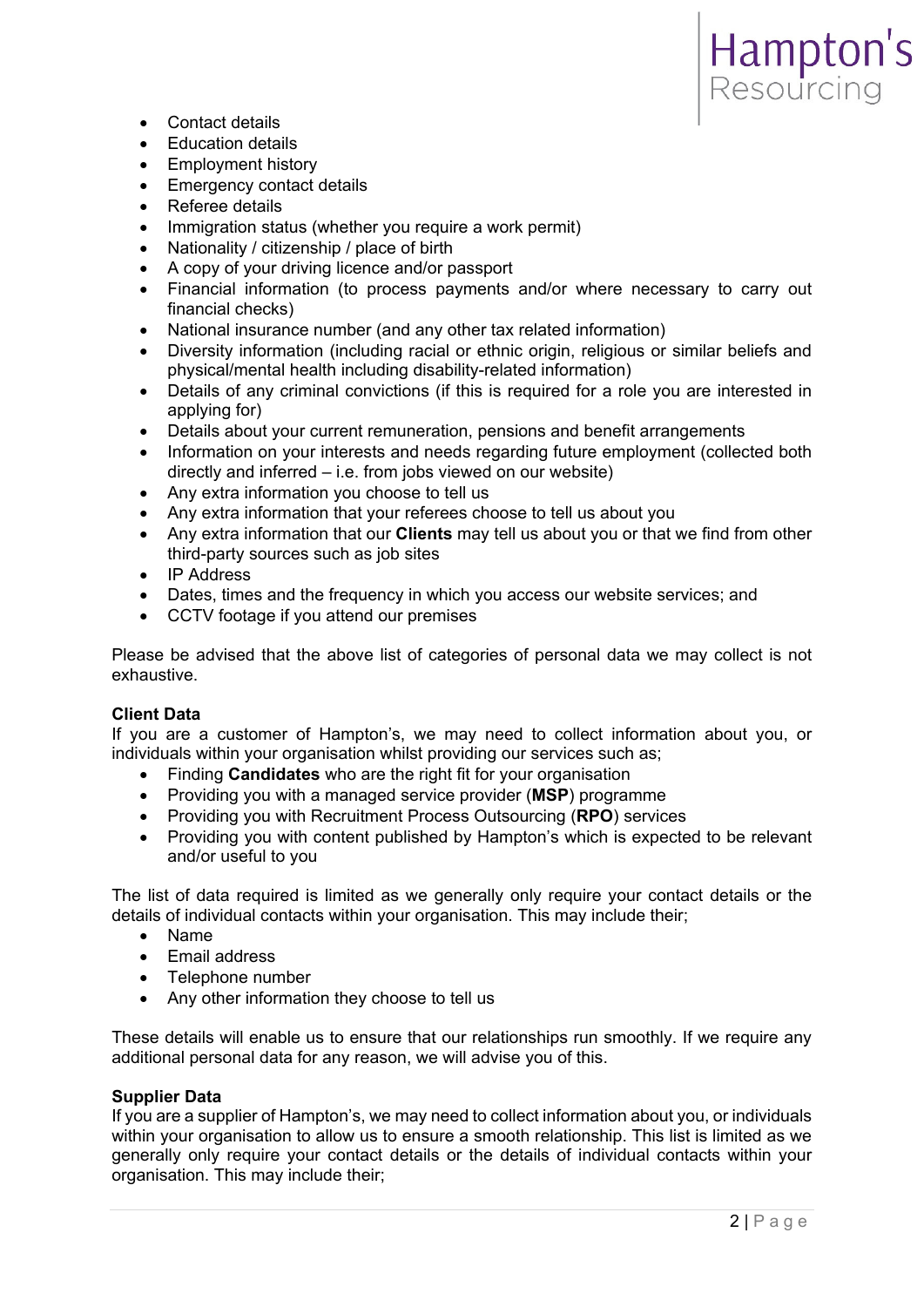

- Name
- Email address
- Telephone number
- Any other information they choose to tell us
- Bank details (to allow us to pay you)

### **Website Users**

We collect limited data from our **Website Users**. However, the data we do collect, allows us to improve your experience when using our website as well as enabling us to manage the services. This data includes;

- How you use our website (e.g. the language you choose to view it in)
- The times our website is most popular
- The frequency of your visits
- Browser type
- Your location when viewing our website

If you contact us via the website, we will collect any information that you supply to us for example your name and contact details.

## **Other Contacts (Including Referees and Emergency Contacts)**

It is important to us to ensure that we provide our **Candidates** with suitable employment opportunities safely and securely. We only request from them limited contact details, so that we can contact referees and emergency contacts.

To allow us to confirm employment details with a referee, our **Candidates** are asked to supply us with your name and contact details.

Should a **Candidate** have given us your name and contact details as an emergency contact, it is so that we can contact you in the event of an accident or emergency.

## *How Do We Collect Your Personal Data?*

## **Candidate Data**

There are three main ways in which we collect your personal data;

1. Directly from yourself

Hampton's needs to know certain information in order to provide you with the best service. It will allow us to tailor our searches and provide you with suitable opportunities. We may request this information in a variety of ways including;

- Entering your details on our website
- Entering your details on a Hampton's micro-site
- Via an application form as part of our registration process
- Receiving your CV at a recruitment event, job fayre or in our office
- Providing your details to a consultant (i.e. via social media or via email)
- Applying for jobs via a job board
- Entering a competition via a social media channel

## 2. From **Third Parties**

We may also receive your data from a **Third Party** source in the following situations;

- Your referee disclosing personal information about you
- Our **Clients** may share personal information about you to us
- Obtaining your details from searching for potential **Candidates** from **Third Party** sources (i.e. social media platforms or job boards)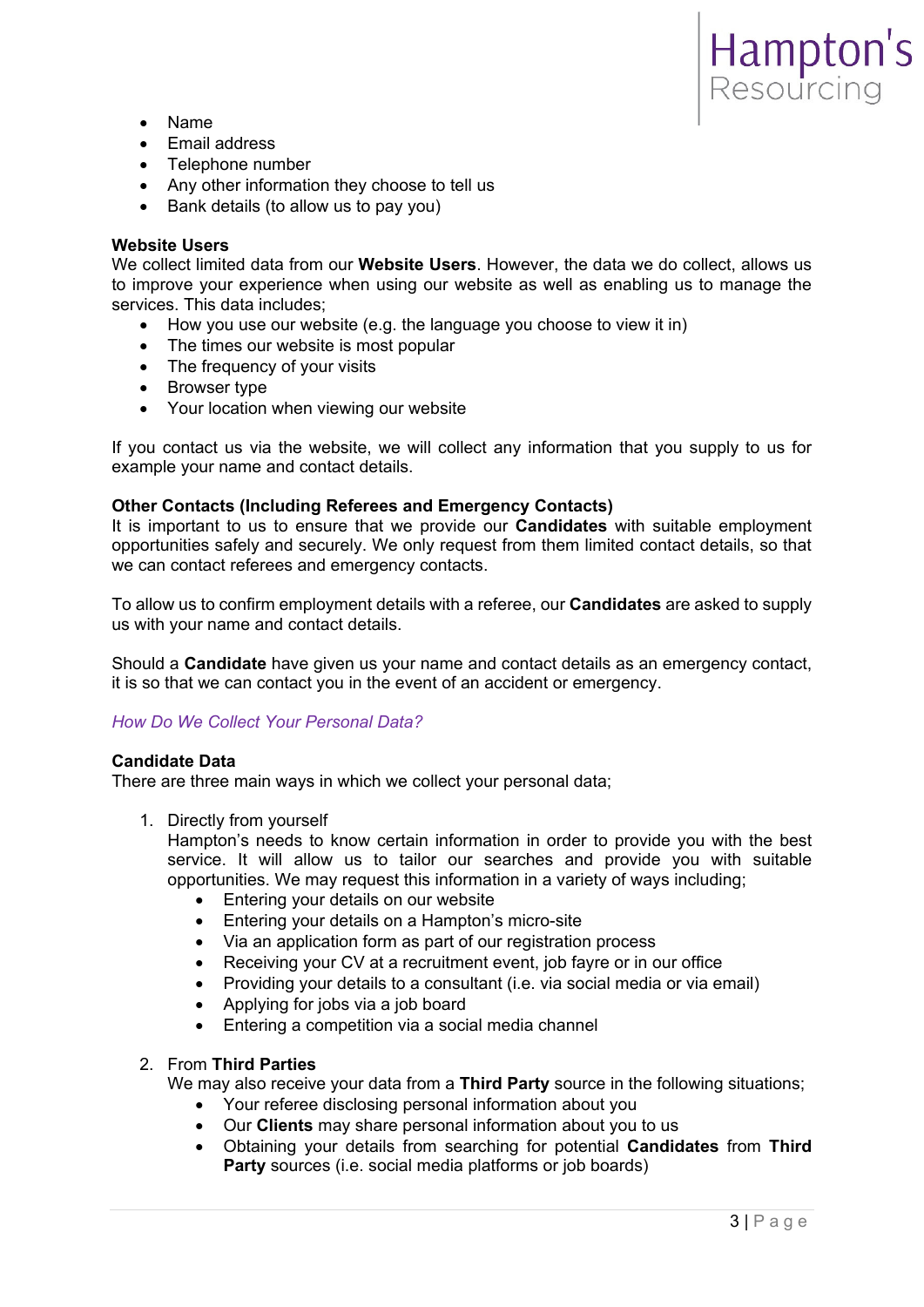

- If you like the company or any of our consultant's social media pages (i.e. Twitter or LinkedIn) we may receive your personal information
- If you were referred to us via an **RPO** or **MSP** supplier, they may share your personal information with us.
- 3. Data that is collected automatically Should you visit our website or read or click on an email from us, where appropriate and in accordance with any local laws and requirements, we may also collect your data automatically or from you providing it to us.

## **Client Data**

There are three main ways in which we collect **Client** personal data;

1. Directly from yourself

We are dedicated to ensuring that you have the best **Candidates** for your roles and we will receive data directly from you in two ways;

- Where you have contacted us via phone or email
- Where we have contacted you by phone, email or through one of our consultant's business development activities

## 2. From **Third Parties**

Where appropriate and in accordance with local laws, we may require further information about you or your colleagues from other sources;

- From **Third Party** market research and analysing online and offline media (this may be outsourced or carried out internally)
- From delegate lists at recruitment events
- From other limited sources and **Third Parties** (I.e. should a **Candidate** supply your details as a reference)
- 3. Data that is collected automatically

Should you visit our website or read or click on an email from us, where appropriate and in accordance with any local laws and requirements, we may also collect your data automatically or from you providing it to us.

#### **Website Users**

Your data is collected automatically via Cookies when you visit our website according to the cookie settings you have in your browser. We will also collect data from you when you contact us via the website.

Further information on the types of Cookies used can be found further down in this document.

## *How Do We Use Your Personal Data?*

#### **Candidate Data**

We generally use your data in four ways;

1. Recruitment Activities

The main reason for collating your personal details is to ensure that we find you suitable employment. The more information we have about you, the more bespoke we can make our searches. The below list advises on the various ways we may use and/or process your data for this activity (this list is not exhaustive);

 Collecting your data from you directly and via **Third Party** sources (i.e. social media and job boards)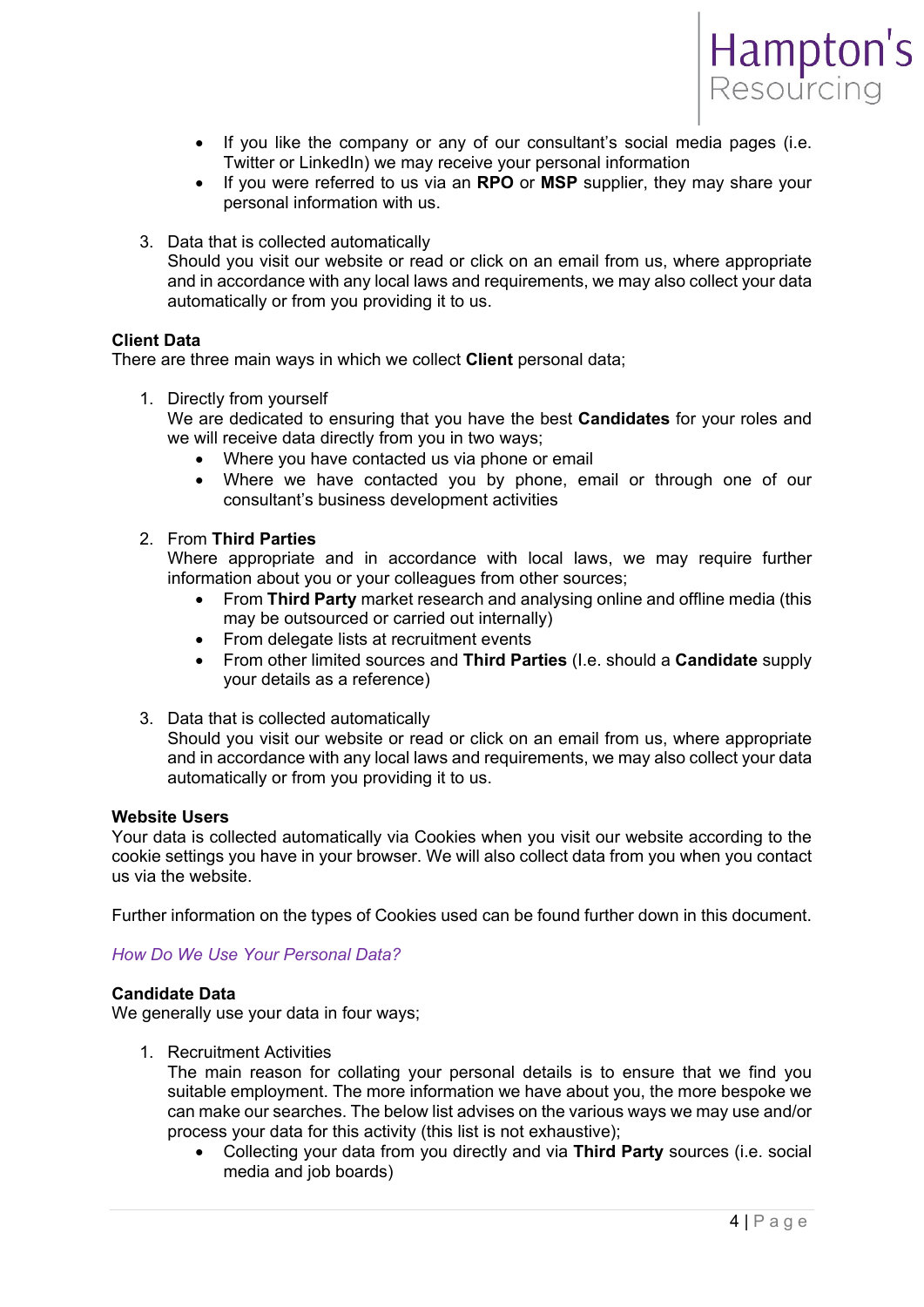

- Storing your data (and ensuring they are up-to-date) on our database to allow us to contact you about recruitment
- Providing you with our services and to facilitate the recruitment process
- Assessing your data against vacancies we think may be suitable for you
- Sending information about you to **Clients** in order to put you forward for a role and assess your eligibility
- To enable you to submit your CV, apply online or to subscribe to alerts about roles we think may interest you
- Allowing you to participate in online training (when applicable)
- Allowing you to participate in interactive features (when applicable)
- Carrying out our obligations arising from contracts between us and yourself
- Facilitating our payroll and invoicing processes between us and **Third Parties**  (i.e. umbrella companies and our accountancy firm)
- Carrying out surveys
- Verifying details in which you have provided using **Third Party** resources (i.e. psychometric evaluations), or to request information such as references, qualifications etc. to the extent it is appropriate in accordance to local laws
- Complying with legal obligations in connection with the detection of crime or the collection of taxes or duties
- Processing your data to enable us to send you targeted, relevant marketing materials or other communications we believe to be of interest to you
- Carrying out our obligations arising from contracts between us and any **Third Parties** in relation to your recruitment

### 2. Marketing Activities

We may send you information that we think you may find interesting or to ask you for your help in connecting other **Candidates** with jobs. We may use your data for the purposes listed below where appropriate and in accordance with local laws and requirements (this list is not exhaustive) to:

- Enable us to develop and market products and services
- Market our recruitment services (e.g. permanent and temporary)
- Send you details of reports, offers, promotions, networking and **Client** events and general information about the industry sectors
- Display promotional excerpts from your details on our website as a success story (only where we have obtained your consent to do so)

We need your consent to carry out some aspects of these activities which are not covered by our **Legitimate Interests** (in particular, the collection of data via Cookies, and the delivery of marketing to you through digital channels). Depending on the situation, we will ask for this via an opt-in or opt-out option. Opt-in is a type of consent in which applies where you have previously engaged with us (i.e. via an application). We will take your consent as given unless or until, you opt-out. Please be advised that should you opt-out, you may miss out on us being able to find you a new position. For other types of e-marketing, we are required to obtain your explicit consent.

If you are not happy about our approach to marketing, you have the right to withdraw your consent at any time. Please be advised, that even if you have opted out from our marketing communications, it is possible that your details can be recaptured through public sources in an unconnected marketing campaign. We will try to ensure that this doesn't happen.

Our marketing is based on what we think will be relevant to our **Candidates** and **Clients** but understand this may not be right for everyone. If you do not wish us to use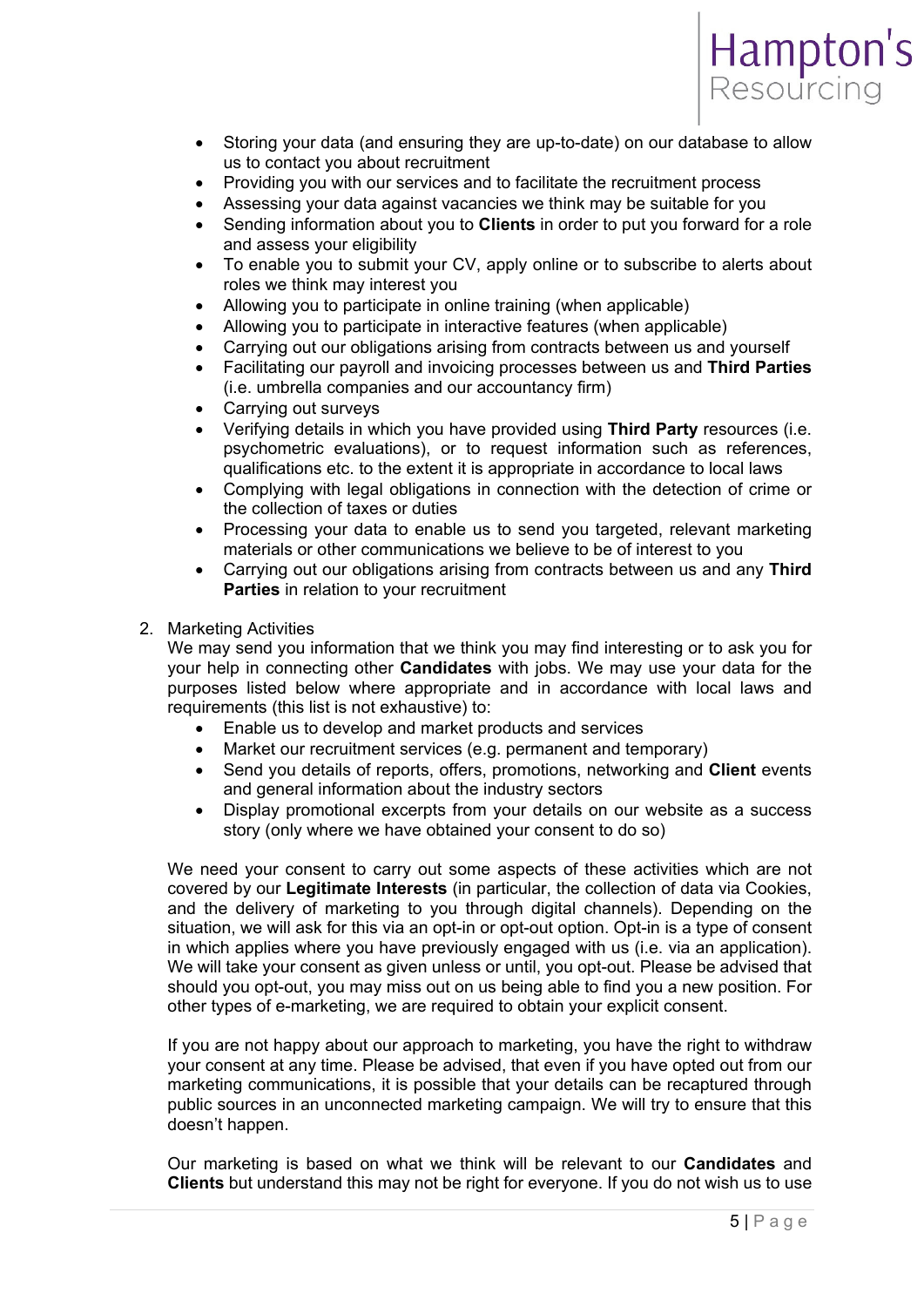

your data to show you adverts, please turn off the 'Advertising Cookies' option. If you continue to see advertisements about Hampton's, it will not have been targeted at your personally, but rather at an anonymous audience.

### 3. Equal Opportunities Monitoring

We strive to ensure that our recruitment process is aligned with our approach to equal opportunities. Some of the data we may collect about you comes under the umbrella of 'diversity information' in appropriate circumstances and in accordance with local law (this information could be about your ethnic background, gender, disability, age, sexual orientation, religion or other beliefs and/or social economic background).

We will use this information on an anonymised basis to monitor our compliance with our equal opportunities policy. We may also disclose this data (suitably anonymised where relevant) to **Clients** where we are contractually required to, or where the **Client** requests such information to comply with their own employment processes.

This type of data is called 'sensitive' personal information and slightly stricter data protection rules apply to it. Therefore, we must obtain your explicit consent before we can use it.

We may also collect other sensitive data such as health-related information, religious affiliation or details of any criminal conviction if it is appropriate in accordance with local laws and is required for a role that you are interested in applying for.

If you are not happy with this, you have the right to withdraw your consent at any time. The details of how to do this are further down within this document.

4. To establish, exercise or defend **Legal Claims**. In more unusual circumstances, we may use your personal data to help us establish, exercise or defend **Legal Claims**.

Where appropriate, we will always seek your consent to carry out some or all of the above activities.

#### **Client Data**

The main reason for using information about **Clients** is to ensure that our relationship runs smoothly by ensuring our contractual arrangements are properly implemented. This may involve:

- Identifying **Candidates** who we think will be suitable for your organisation
- Providing you with an **MSP** programme (or assisting another organisation to do so)
- Providing you with **RPO** services (or assisting another organisation to do so)

The more information we have, the better the service we can provide.

We also use **Client** data for:

1. Recruitment Activities

Our main focus is recruitment through providing you with **Candidates**, **RPO** Services and **MSP** programmes. There are various ways in which we use your data to facilitate this including;

 Storing your details and updating them periodically on our database so that we can contact you in relation to recruitment activities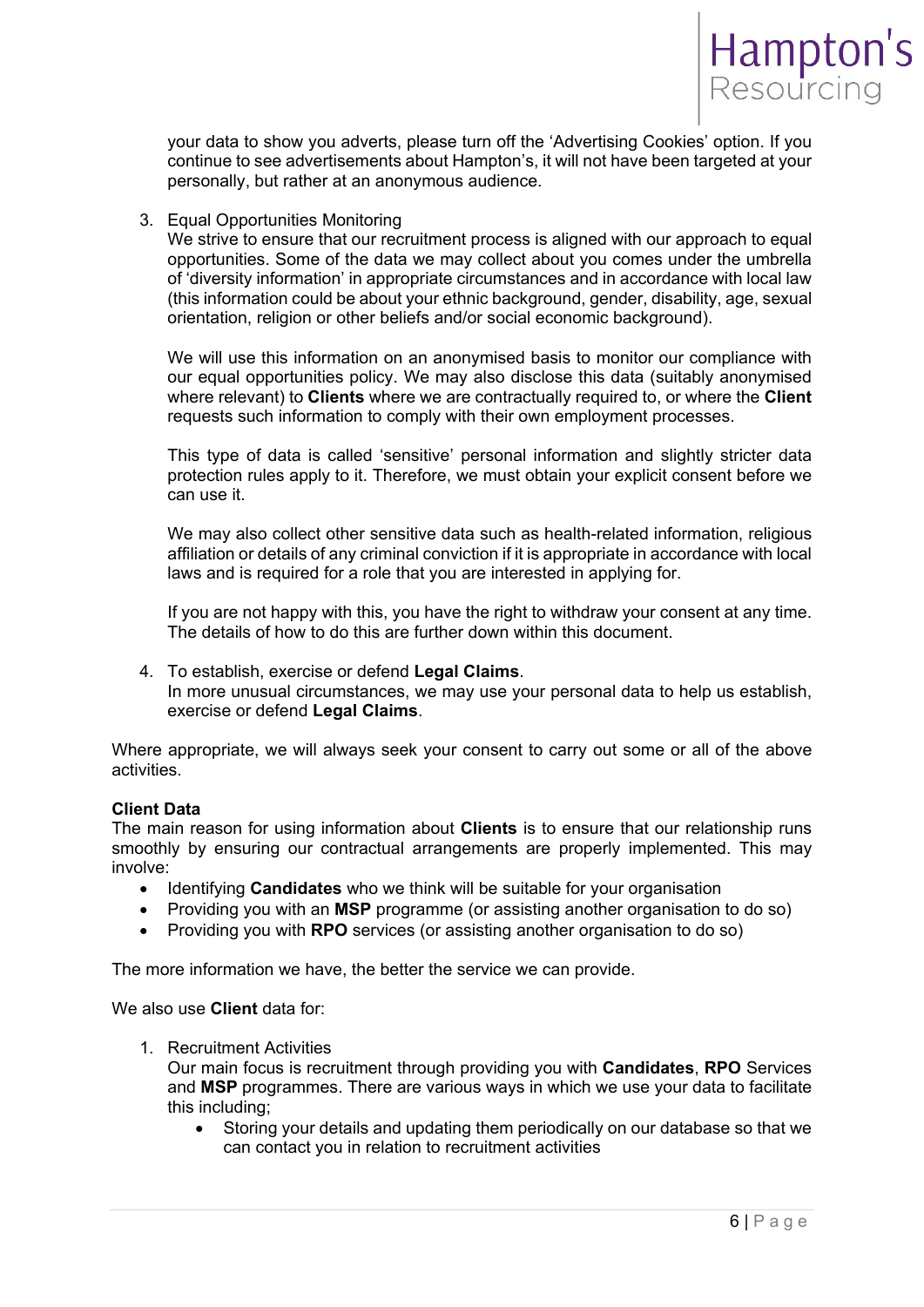

- Keeping records of our conversations and meetings, so that we can provide targeted services to you
- Undertaking customer satisfaction surveys
- Processing your data for the purposes of targeting appropriate marketing campaigns

We may use this data for these purposes if we deem this to be necessary for our **Legitimate Interests**.

If you are not happy about this, in certain circumstances, you have the right to object.

2. Marketing Activities

We will not, as a matter of course and subject to any applicable local laws and requirements, seek your consent when sending marketing materials such as our company newsletter to a corporate postal or email address.

If you are not happy about this, you have the right to opt out of receiving marketing materials from us.

3. To help us establish, exercise or defend **Legal Claims** In more unusual circumstances, we may use your personal data to help us establish, exercise or defend **Legal Claims**.

### **Supplier Data**

We use your data to ensure that the contractual arrangements between us are correctly implemented and to comply with legal requirements. We will use your information:

- To store (and update when necessary) your details on our database, so that we can contact you in relation to our contracts
- To offer services to you or obtain services from you
- To help us target appropriate marketing campaigns
- In more unusual circumstances, we may use your personal data to help us establish, exercise or defend **Legal Claims**.

We may use your data for these purposes if it is deemed to be necessary for our **Legitimate Interests**. We will not as a matter of course, seek your consent when sending marketing messages to corporate postal or email addresses.

If you are not happy about this, you have the right to opt out of receiving marketing materials from us.

#### **Website Users**

We use your data to help us improve your experience when using our website (e.g. by analysing your recent job search criteria to help us present jobs or **Candidates** to you).

### **Other Contacts**

We will only use the information provided to us by our **Candidates** for the following purposes:

- If our **Candidates** put your details down as an emergency contact, we will contact you in the case of an accident or emergency affecting them Or
- If you were put down as a referee, we will contact you in order to take up a reference. This is an important part of our **Candidate** safeguarding process and could be the difference between the individual getting a job or not.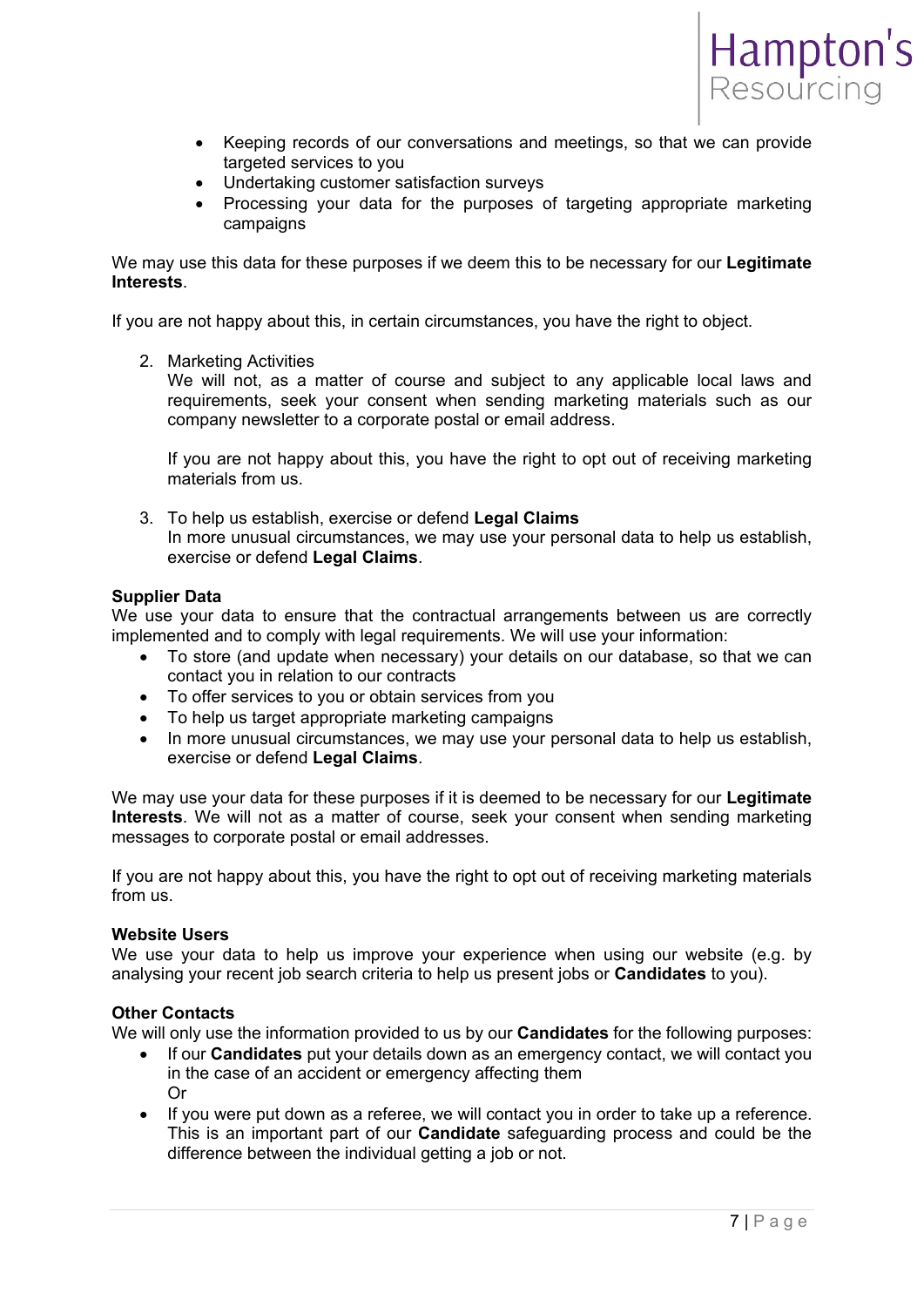

We may use your data for these purposes if we deem this to be necessary for our **Legitimate Interests**.

If you are not happy about this, you have the right to opt out of receiving marketing materials from us.

## *Who Do We Share Your Personal Data With?*

We may share your data with various parties in various ways for various reasons in accordance with local laws and requirements with the following categories of people;

- Any of our group companies
- Individuals and organisations who hold information related to your reference or application to work with Hampton's, such as past or prospective employers, educators and examining bodies and employment/recruitment agencies
- Tax, audit or other authorities, when we believe in good faith that the law or other regulation requires us to share this data (e.g. due to a request by a tax authority or in connection with any anticipated litigation)
- **Third Party** service providers who perform a function on our behalf including;
	- o External consultants
	- o Business associates
	- o Professional advisers such as lawyers, auditors and accountants, technical support functions and IT consultants carrying out testing and development work on our business technology systems.
- **Third Party** outsourced IT and document storage providers, where we have an appropriate processing agreement (or similar protections) in place
- Marketing technology platforms and **Suppliers**
- In the case of our **Candidates** and our **Candidate**'s prospective members of Staff Referees; **Third Parties** who we have retained to provide services such as a reference, qualification and criminal convictions check to the extent that these checks are appropriate and in accordance with local laws
- Should Hampton's merge or be acquired by another business or company in the future (or is in meaningful discussions about such possibilities) we may share your personal data with the (prospective) new owners of the business or company.

#### **Candidate Data**

Primarily, we will share some of your data with prospective employers to increase your chances of securing the role. Unless you specify otherwise, we may also share your information with any of our group companies and associate **Third Parties** such as our services providers where we feel this will help us to provide you with the best possible service. In addition to the above listed we will share your data with;

- Potential employers and other recruitment agencies/organisations to increase your chances of finding you employment
- **Third Party** partners, job boards and job aggregators where we consider this will improve the chances of finding you employment
- **MSP Suppliers** as part of our **Clients** '**MSP** Programmes'

#### **Client Data**

We will share your data primarily to ensure that we provide you with a suitable pool of **Candidates**, to provide you with an **MSP** programme (or assist another organisation to do so) and/or to provide you with **RPO** services (or assist another organisation to do so). Unless you specify otherwise, we may share your information with any of our group companies and associated **Third Parties**, such as our service providers, to help us meet these aims.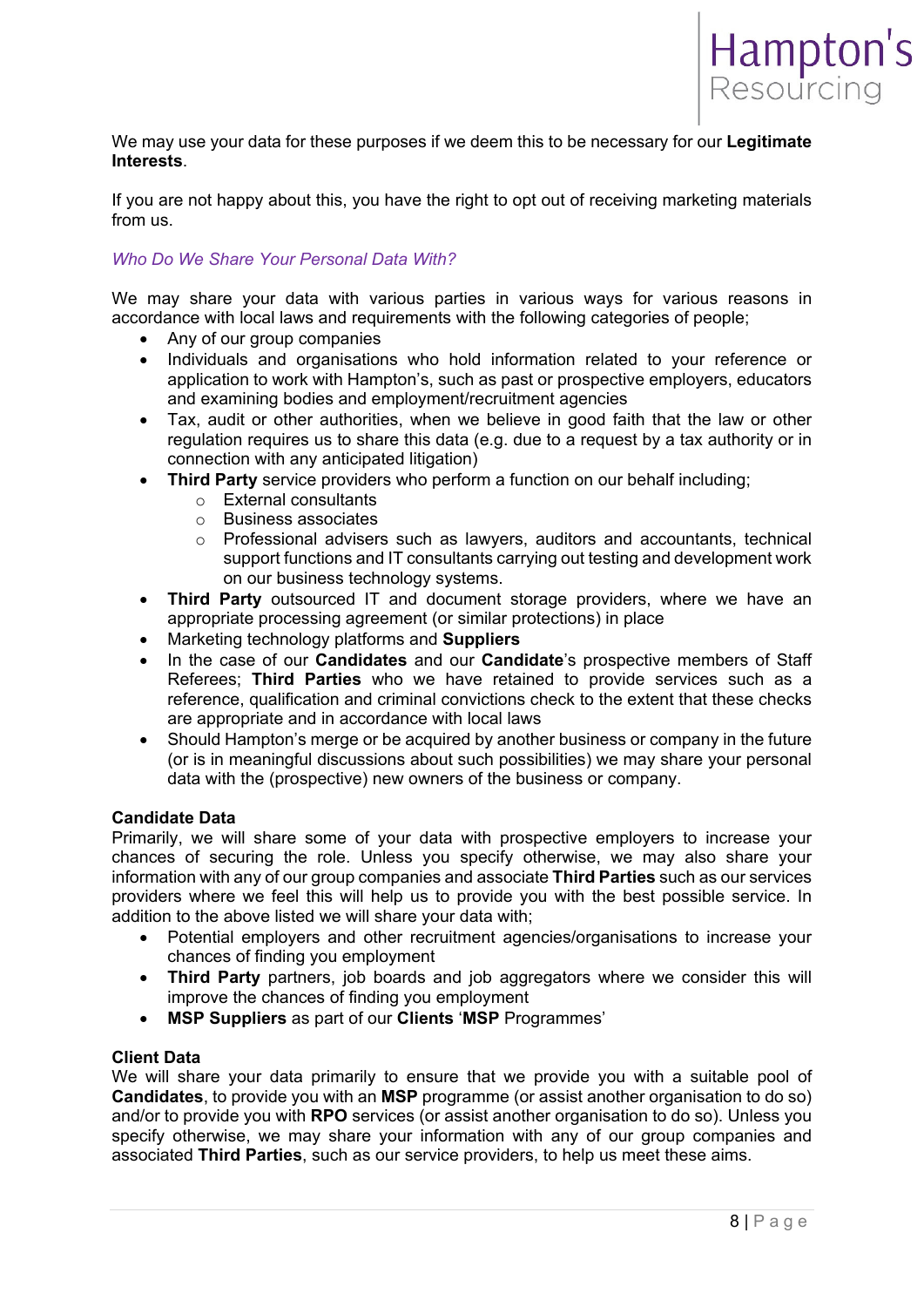

#### **Supplier Data**

Unless you specify otherwise, we may share your information with any of our group companies and associated **Third Parties** such as our service providers and organisation to whom we provide these services.

#### **Website Users**

Unless you specify otherwise, we may share your information with providers of web analytics services, marketing automation platforms and social media services to make sure any advertising you receive is targeted to you.

#### **Other Contacts**

Unless you specify otherwise, we may share your information with any of our group companies and associated **Third Parties** such as our service providers and organisation to whom we provide these services.

#### *How Do We Safeguard Your Personal Data?*

We are dedicated to protecting your personal data and have put in place appropriate measures to prevent any unauthorised access to, and misuse of, your personal data. We have in place a range of appropriate technical and organisational measures to deal with any suspected data breaches.

If you suspect any misuse or loss of unauthorised access to your personal information, please let us know immediately.

#### *How Long Do We Keep Your Personal Data For?*

The length of time in which we store your personal data is dependent on the services we provide to you and for how long. As we often support candidates in finding roles over a number of years, the purpose in which we retain data is usually an on-going process. We conduct regular data audits to ensure that your data is accurate and relevant.

For those **Candidates** whose services are provided via a third-party provider or other entity, 'meaningful Contact' with you means meaningful Contact with the company or entity which supplies your services.

Where we refer to 'meaningful contact', we mean, for example, communication between us (either verbal or written), or where you are actively engaging with our online services. If you are a **Candidate**, we will consider there to be meaningful contact with you if you submit your updated CV on to our website. We will also consider it meaningful contact if you communicate with us about potential roles, either by verbal or written communication or click through from any of our marketing communications. Your receipt, opening or reading of an email from us, will not count as meaningful contact – this will only occur in cases where you click through or reply directly.

#### *How Can You Access, Amend or Retract the Personal Data You Have Provided to Us?*

The **GDPR**'s main objective is to protect and clarify the rights of EU citizens and individuals in the EU with regards to data privacy. This therefore means, that you have various rights in respect of your data. These are described as follows;

#### *Right to Object*

This right enables you to object to us processing your personal data where we do so for one of the following four reasons;

#### 1. Our **Legitimate Interests**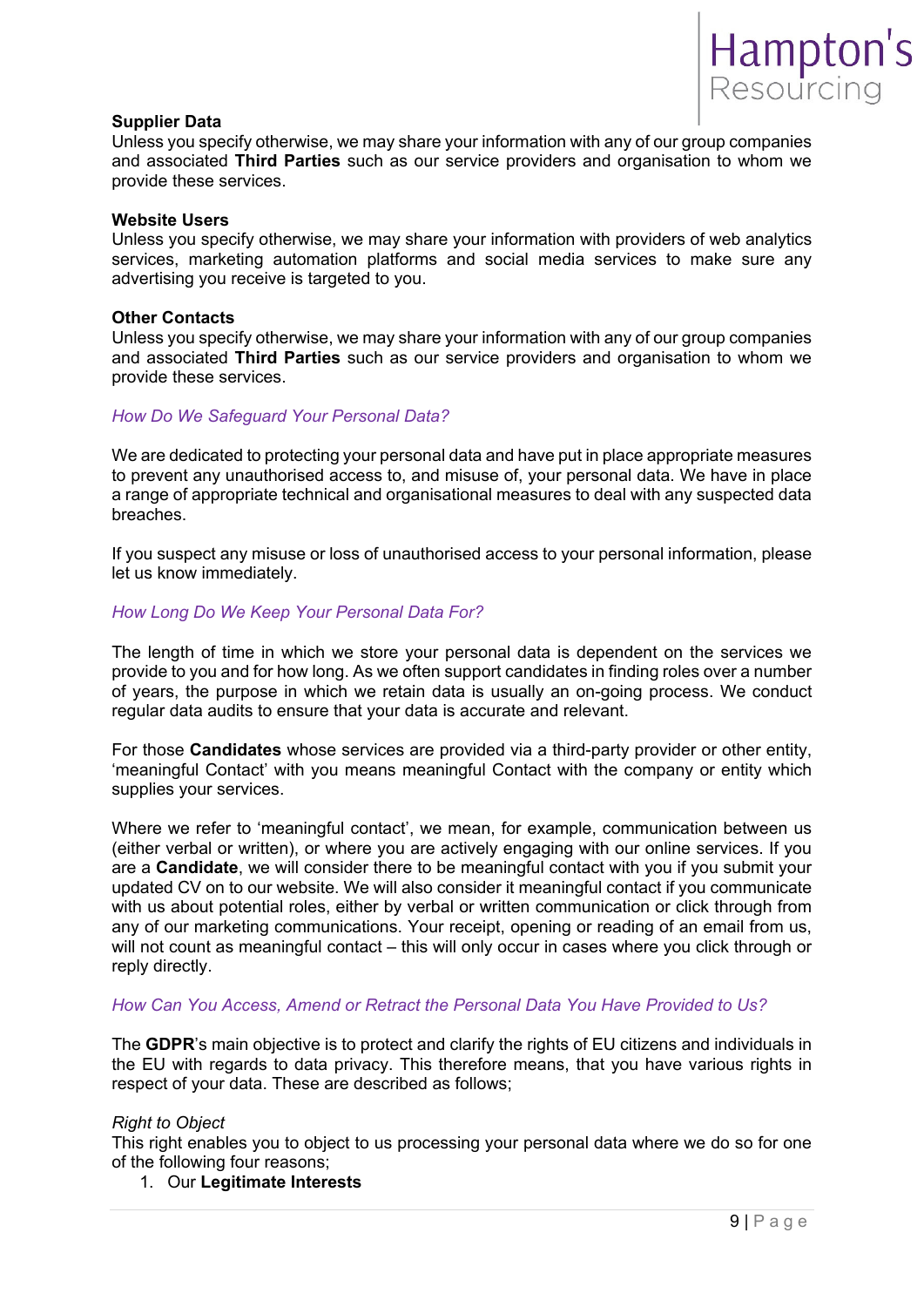

- 2. To enable us to perform a task in the public interest or exercise official authority
- 3. To send you direct marketing materials
- 4. For scientific, historical, research or statistical purposes

The **Legitimate Interests** and direct marketing categories above are the ones most likely to apply to our **Candidates**, **Clients**, **Suppliers** and **Website Users**. If your objection relates to us processing your personal data because we deem it necessary for your **Legitimate Interests**, we must act upon your objection by ceasing the activity in question unless:

- We can prove that we have compelling legitimate grounds for processing which overrides your interests Or
- We are processing your data for the establishment, exercise or defence of a legal claim

If your objection relates to direct marketing, we must act on your objection by ceasing this activity.

#### *Right to Withdraw Consent*

Where we have obtained your consent to process your personal data for certain activities (e.g. for our marketing arrangements or automatic profiling), you may withdraw this consent at any time and we will cease to carry out that particular activity that you previously consented to unless we consider there to be an alternative reason to justify our continued processing of your data for this purpose in which case we will inform you of this condition.

If you would like to discuss these rights further, please contact us. We will strive to respond to your request without delay and in any event, within one month (subject to any extensions to which we are lawfully entitled). Please note, that we may keep a record of your communication to help us resolve any issues you raise.

#### *Data Subject Access Requests (DSAR)*

You may ask us to confirm what information we hold about you at any time and request us to update, modify or delete such information. We may ask you to confirm your identity and request more information about your request. If we provide you with access to the information we hold about you, we will not charge you for this unless your request is 'manifestly unfound or excessive'.

If you request further copies of this information from us, we may charge you a reasonable administrative cost where legally permissible. If we refuse your request, we will always tell you the reason for doing so.

We comply with all local law requirements regarding data subject access requests and may refuse your request in accordance with such laws.

#### *Right to Erasure*

You have the right to request that we erase your personal data in certain circumstances which usually must meet one of the following criteria:

- The data is no longer relevant for the purpose for which we originally collected and/or processed them
- Where previously given, you have withdrawn your consent to us processing your data and there is no valid reason for us to continue to process this information
- The data has been processed unlawfully (i.e. in a manner which does not comply with **GDPR**)
- It is necessary for the data to be erased in order for us to comply with our legal obligations as a data controller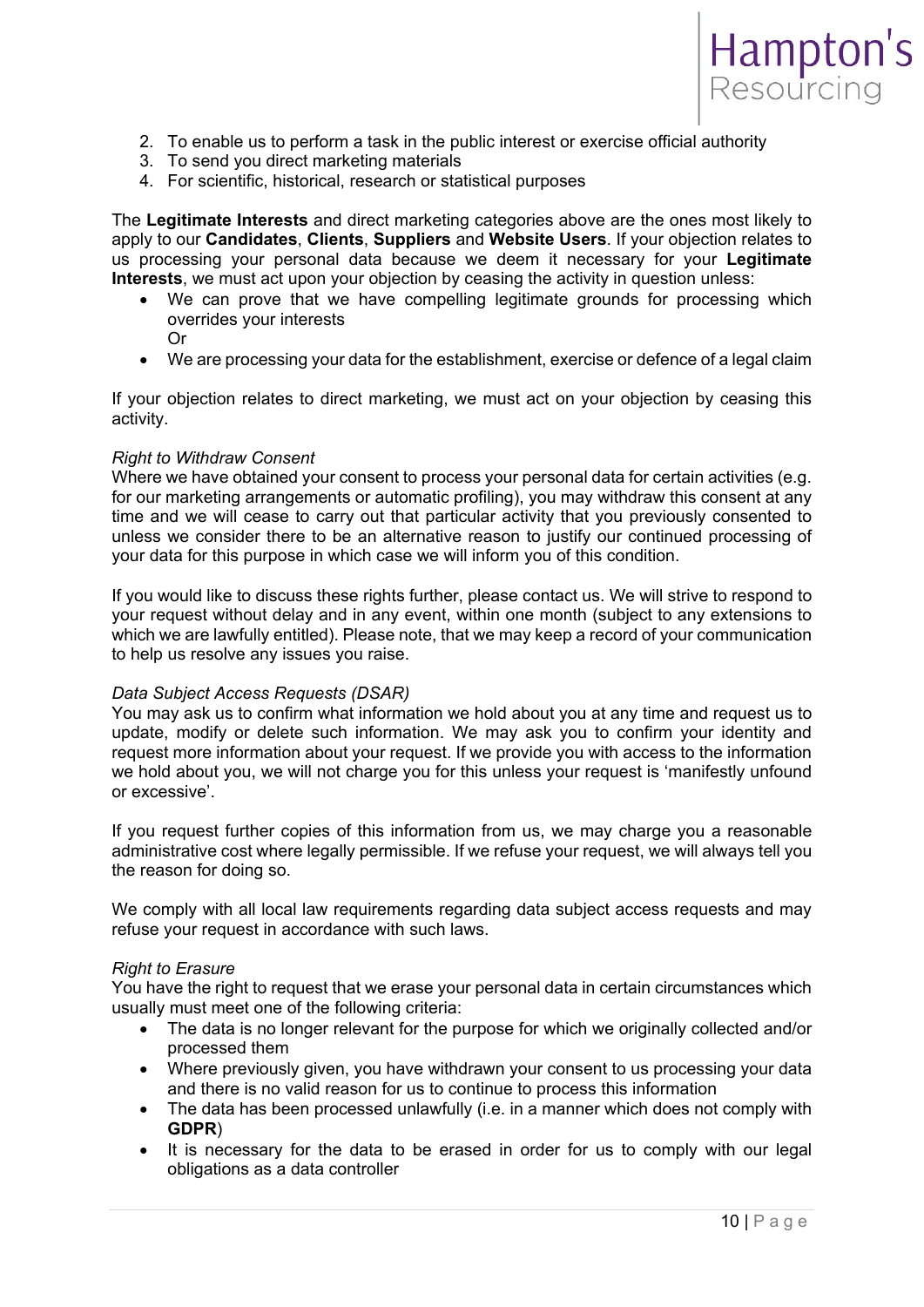

 If we process the data because we believe it necessary to do so for our **Legitimate Interests**, you object to the processing and we are unable to provide an overriding legitimate ground for continued processing

We would only be entitled to refuse to comply with your request for one of the following reasons:

- To exercise the right of freedom of expression and information
- To comply with legal obligations or for the performance of a public interest task or exercise of official authority
- For public health reasons in the public interest
- For archival, research or statistical purposes
- To exercise or defend a legal claim

#### *Right to Restrict Processing*

You have the right to request that we restrict our processing of your personal data in certain circumstances. This means that we can only continue to store your data and will not be able to carry out any further processing activities with it until either:

- You consent
- Further processing is necessary for either the establishment, exercise or defence of **Legal Claims**, the protection of the rights of another individual or reasons of important EU or Member State public interest
- One of the circumstances listed below is resolved

The circumstances in which you are entitled to request that we restrict the processing of your personal data are:

- Where you dispute that the personal data is not accurate. In this instance, our processing of data will be restricted for the period during which the accuracy of the data is verified
- Where you object to us processing your data for our **Legitimate Interests**. In this instance, you can request that the data be restricted whilst we verify our grounds for processing your personal data
- Where our processing of data is unlawful, but you would prefer us to restrict our processing rather than erasing it
- Where we have no further need to process your data, but we require the data to establish, exercise or defend **Legal Claims**

Where we have shared your personal data with **Third Parties**, we will notify them about the restricted processing unless this is impossible or involves disproportionate effort. We will notify you before lifting any restriction on processing your personal data.

#### *Right to Rectification*

You have the right to request that we rectify any inaccurate or incomplete personal data. If we have shared this data with **Third Parties**, we will notify them about the rectification unless this is impossible or required disproportionate effort. Where appropriate, we will also notify you as to which **Third Parties** we have disclosed the inaccurate or incomplete data to. Where we think that it is reasonable for us to not comply with your request, we will explain our reasons for this decision.

#### *Right of Data Portability*

If you wish, you have the right to transfer your personal data between data controllers. This means that you are able to transfer your account details to another online platform. To allow you to do so, we will provide you with your data in a commonly used machine-readable format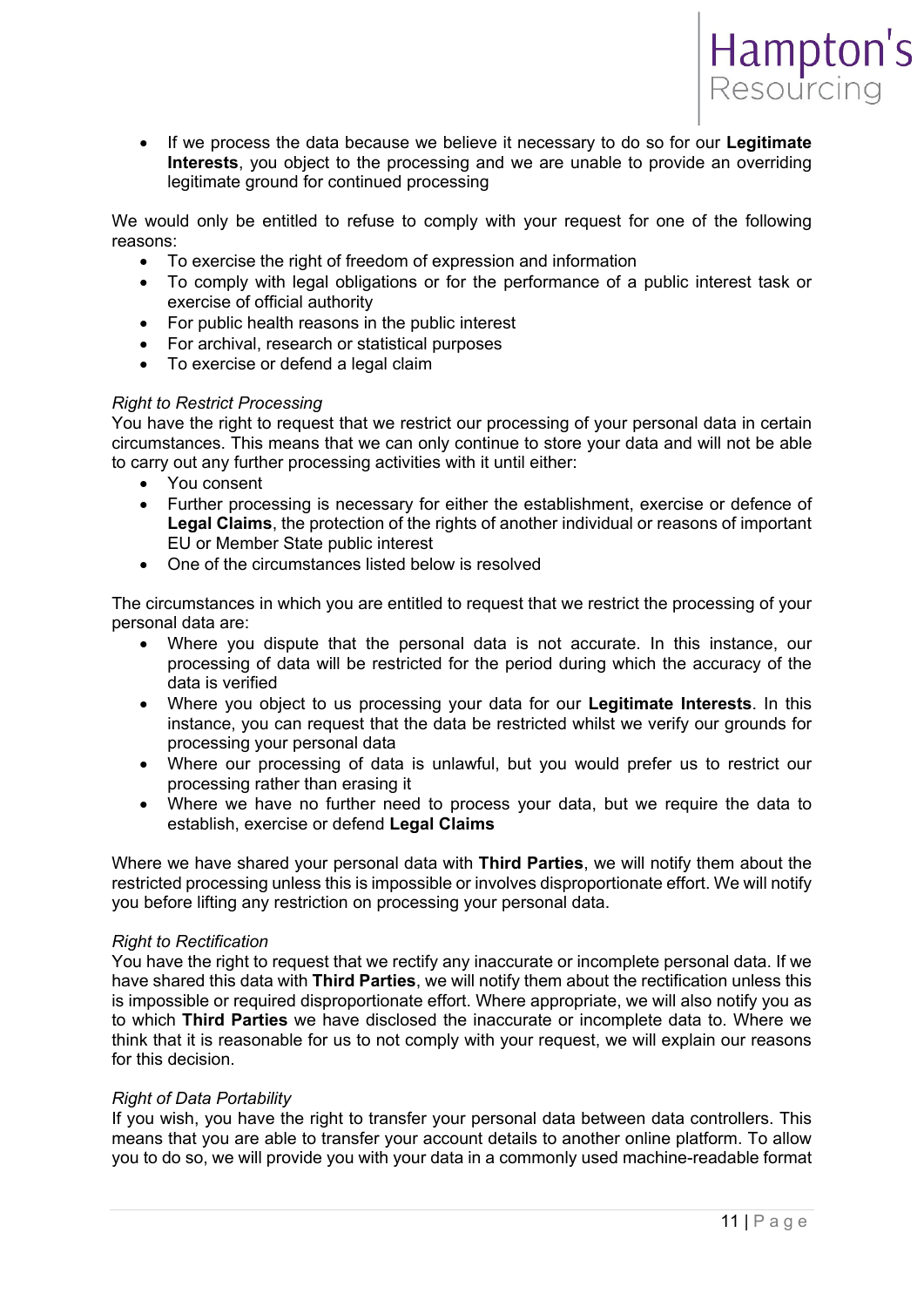

(e.g. CSV file) that is password protected so that you can transfer the data. This right of portability applies to:

- Personal data that we process automatically
- Personal data provided by you
- Personal data that we have processed based on your consent or to fill a contract

#### *Right to Lodge a Complaint with a Supervisory Authority*

You have the right to lodge a complaint with your local supervisory authority.

If, at any time, you would like to exercise any of these rights or withdraw your consent to the processing of your data (where consent is our legal basis for processing your personal data), details of how to contact us can be found further down in this document. Please note, that we may keep a record of your communications to help us resolve any issues you raise.

It is extremely important that the information we hold about you is accurate and current. Please keep us informed if your personal information changes during the period for which we hold your data.

#### *Who Is Responsible for Processing Your Personal Data on the Hampton's Website?*

Hampton's controls the processing of personal data on its websites and microsites.

### *How Do We Store and Transfer Your Data Internationally?*

To allow us to provide the best service, your data may be transferred:

- Between and within Hampton's entities
- To **Third Parties** (such as advisers or other **Suppliers** to the business)
- To overseas **Clients**
- To **Clients** within your country who may transfer your data international
- To a cloud-based storage provider
- To other **Third Parties** as referred to previously

We strive to ensure that your data is stored and transferred securely. Therefore, we will only transfer your data outside of the **European Economic Area (EEA)** where it is compliant with data protection legislation and the means of transfer provides adequate safeguards, for example:

- By way of a data transfer agreement, incorporating the current standard contractual clauses adopted by the European Commission for the transfer of personal data by data controllers in the EEA to data controllers and processors in the jurisdictions without adequate data protection laws
- By signing up to the EU-U.S. Privacy Shield Framework for the transfer of personal data from entities in the EU to entities in the USA or any relevant agreement in respect of other jurisdictions
- Transferring your data to a country where there has been a finding of adequacy by the European Commission in respect of that countries level of data protection via its legislation
- Where it is necessary for the conclusion or performance of a contract between ourselves and a **Third Party** and the transfers are in your interests for the purpose of the contract (e.g. if we need to transfer data outside the EEA to meet our obligations under that contract if you are a **Client** of ours)
- Where you have consented to the data transfer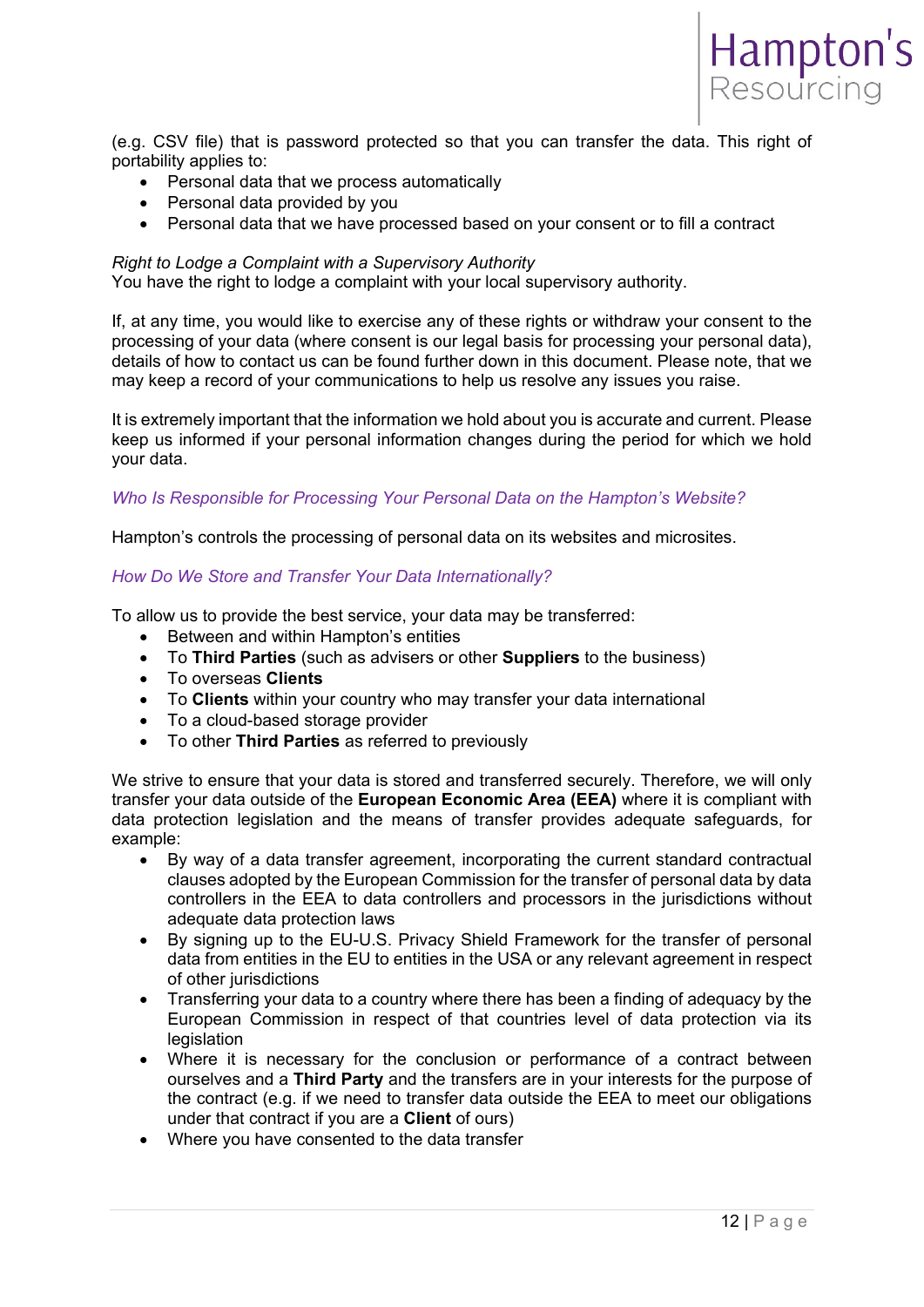

To ensure that your personal data receives an adequate level of protection, we have implemented appropriate procedures with the **Third Parties** we share your personal data with to ensure your data is treated by those **Third Parties** in a way that is consistent with and which respects the law on data protection.

### *Our Legal Bases for Processing Your Data*

#### **Legitimate Interests**

Article 6 (1) (F) of the **GDPR** law, is relevant to Hampton's. It advises, that we are able to process your data where it "is necessary for the purposes of the **Legitimate Interests** pursued by [us] or by a third party, except where such interests are overridden by the interests or fundamental rights or freedoms of [you] which require protection of personal data."

Below outline's the activities carried out to process your data which we believe does not prejudice individuals but allows Hampton's to offer a better service.

You have the right to object to us processing your data on this basis. You can find more information on this above, in the 'Right to Withdraw Consent' section.

#### **Candidate Data**

We believe that if individuals are seeking employment or have posted your CV and information on a job board or networking site, it is reasonable for us to collect your data and use this to offer (or provide) our services to you. This includes sharing your information with prospective employers and to compare your skills against vacancies. Once we have found you a roll, ourselves, or your prospective employer, may want to check any information you have provided us with, such as references, qualifications or criminal record checks in accordance with local laws.

We want to ensure that we provide you with relevant articles and job recommendations to help you with your search and therefore think it is reasonable to process your data to ensure we send you appropriate items.

Where provided, we also use your data to put you forward for our online training courses and interactive activities (such as psychometric tests) which may help with your job search.

In most cases, we will also use your data for internal administrative activities such as payroll and invoicing.

Finally, we have obligations that we must abide by under the law and it is therefore a Legitimate Interest of ours to meet you. We may need to share your data in connection with crime detection, tax collection or actual/anticipated litigation.

#### **Client Data**

We deem it reasonable to store personal data and the data of individual contacts within the organisation to ensure we provide various recruitment services to you. We may track conversations, meetings, roles you have provided us with and placements we have made with you.

#### **Supplier Data**

We believe it is our legitimate interest to store personal data of individuals within the organisation to allow us to facilitate the receipt of services. We will also store your financial details to allow us to process payments for your services.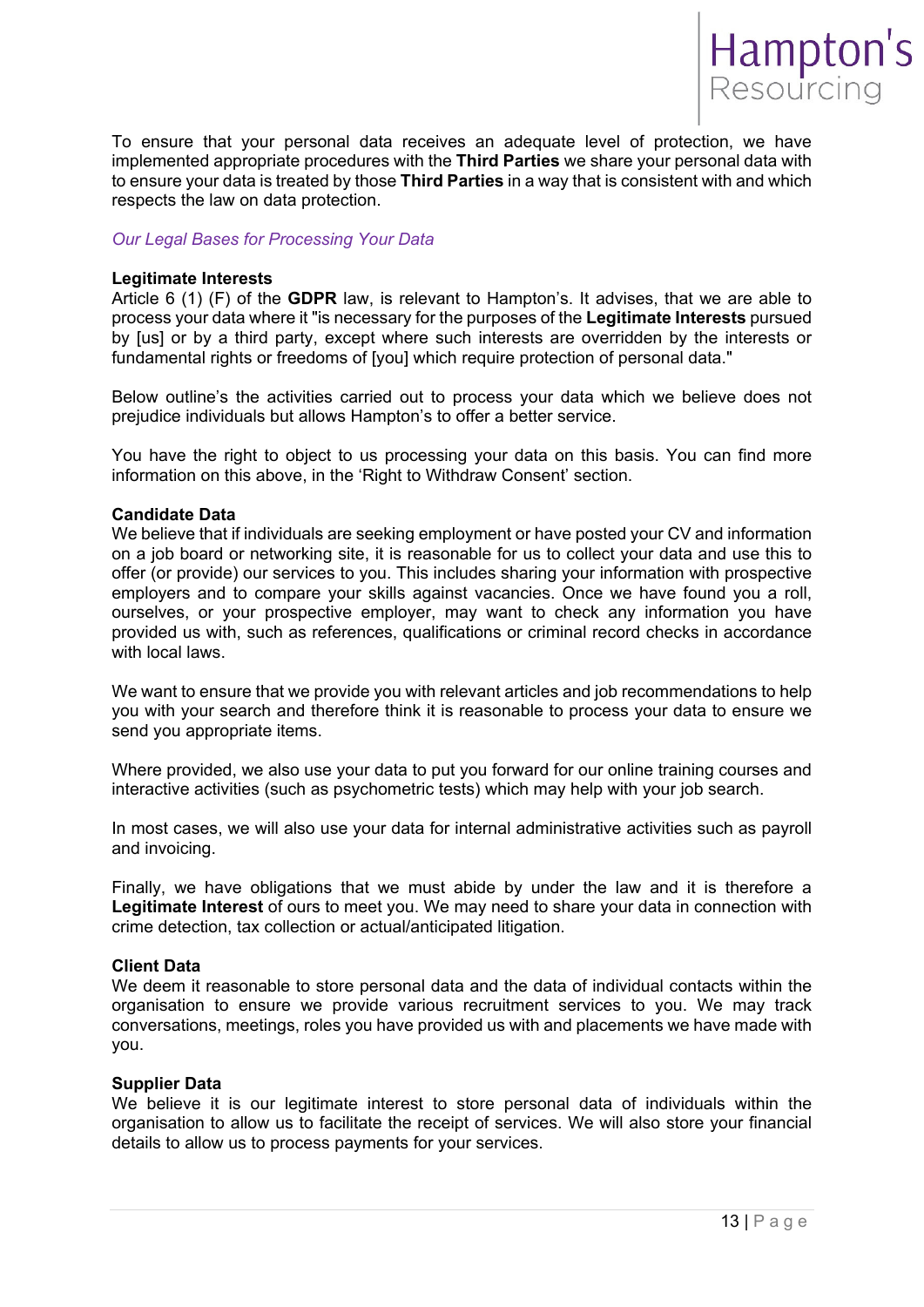

#### **Other Contacts**

If your details have been provided to us as an emergency contact, we will use your data to contact you in case of an accident or emergency.

If your details have been provided to us as a referee, we will use your data to contact you for a reference. We request a reference as part of our safeguarding procedures and deem this to be within our **Legitimate Interests**.

# **Consent**

Article 4 (11) of the **GDPR** advises that consent (also known as opt-in) is "any freely given, specific, informed and unambiguous indication of the data subject's wishes by which he or she, by a statement or by a clear affirmative action, signifies agreement to the processing of personal data relating to him or her." This therefore means that:

- You must give us your consent freely, without us putting you under any pressure
- You must understand what you are consenting to
- You have control over which processing activities you consent to and which you don't
- You need to take positive and affirmative action in giving us your consent

We will keep records of your consent.

We will mainly rely on using an opt-in / opt-out system. We are able to provide marketing products/services which are related to recruitment as long as you have not actively selected to opt-out.

You have the right to withdraw your consent at any time.

#### *Establishing, Exercising or Defending Legal Claims*

Article 9 (2) of the **GDPR**, allows us to process data where it "is necessary for the establishment, exercise or defence of **Legal Claims** or whenever courts are acting in their judicial capacity". Therefore, in some cases, we may be required to process personal data in connection with exercising or defending **Legal Claims**.

An example of this is where we need to take legal advice in relation to legal proceedings or are required by law to preserve or disclose certain information as part of the legal process.

# **Cookies Policy**

### *What Are Cookies and How Do We Use Them?*

A 'Cookie' is a piece of data that is stored on your computer's hard drive and is used by nearly all websites. These Cookies do not harm your system. Hampton's uses these cookies to track your activity and to ensure you gain a high level of experience when visiting our website.

We mainly use the cookies for two purposes:

- 1. To track your use of our website. It allows us to understand how you use our website and to track patterns to help us develop and improve the site and services in response to what you want and need
- 2. To help us advertise roles that we think you'll be interested in.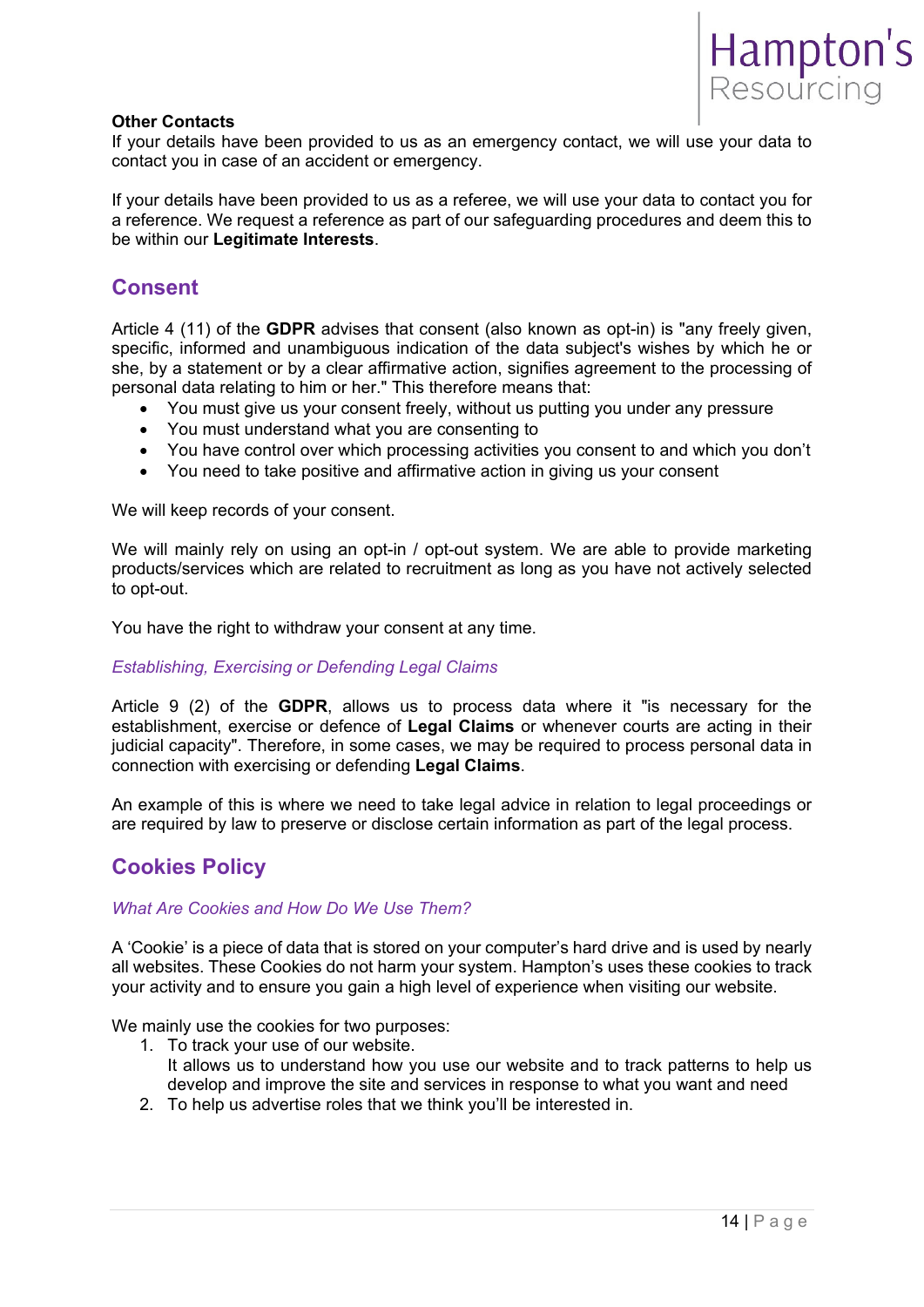

There are two types of cookies:

- 1. Session Cookies: Stored on your computer during your web session and automatically deleted when you close your browser. They usually store an anonymous ID session which allows you to browse a website but does not collect any information
- 2. Persistent Cookies: Stored as a file on your computer and remains there when you close the web browser. This cookie can be read by the user whom created it and when you visit the website again. This is the type of cookie Hampton's uses for Google Analytics and for personalisation

Cookies can be categorised as follows:

- Strictly Necessary: Essential to enable you to use the website effectively and cannot be turned off. Without these cookies, the services on the website cannot be provided. These cookies do not gather information that could be used for marketing or analytics.
- Performance Cookies: These enable us to monitor and improve the performance of our website (e.g. count visits, identify traffic sources etc.)
- Functionality Cookies: These allow our website to remember your preferences (i.e. language, username etc.) and provide enhanced features. They may also be used to provide services you have requested. The information collected is usually anonymised.
- Personalisation Cookies: Help us to advertise details of potential roles we think may interest you. These cookies are persistent for however long you are registered with us and mean that when you return, you may see advertising similar to what you have viewed previously.

If you would like to check or amend the type of cookies you accept, you can alter these within your browser settings.

If you do not want to receive cookies that are not required to perform the basic features on our site, you may choose to opt-out by amending your browser settings.

# **How to Contact Us**

#### *Hampton's Resourcing*

You may wish to contact us for the following reasons:

- To access, amend or retract the personal data you have provided us with
- If you suspect any misuse, loss or unauthorised access to your personal data
- To withdraw your consent to the processing of your data (where consent is the legal basis on which we process your personal data)
- With any comments or suggestions regarding this Privacy Policy

You can contact us as follows:

Telephone: 01926 353 999

Email: Directors@hamptonsresourcing.com

Writing: Hampton's Resourcing, Unit 3 Jephson Court, Tancred Close, Leamington Spa, CV31 3RZ

Country in which our services are used (Jurisdiction): UK Entity responsible for processing data of **Website Users**: Hampton's Resourcing Limited Entity responsible for processing personal data: Hampton's Resourcing Limited

#### *Your Local Supervisory Authority*

You may wish to use your local supervisory authority whom in the UK is The Information Commissioner's Office (ICO).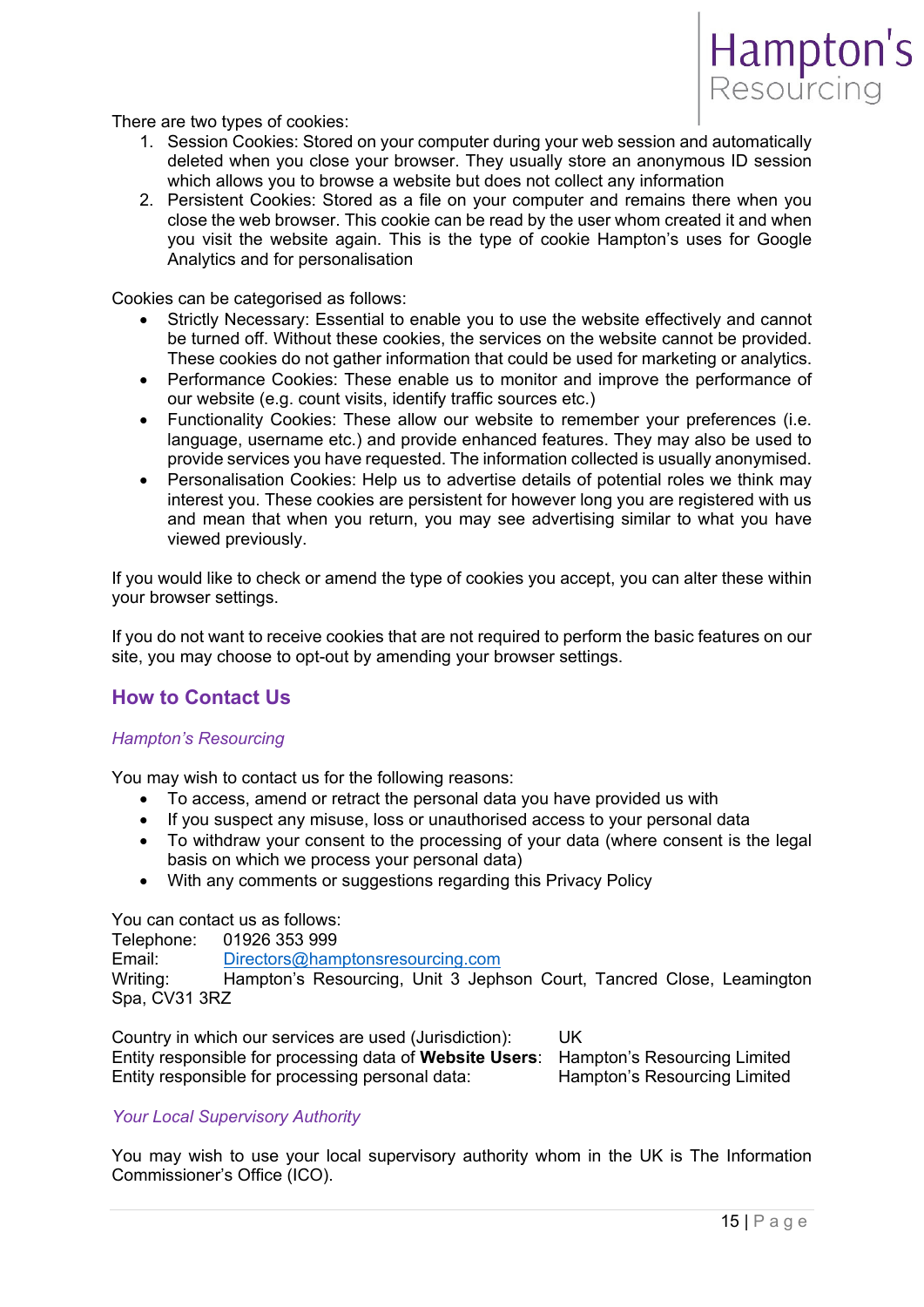

You can contact them as follows: Telephone: 03031 231113<br>Email: casework@ico. Email: casework@ico.org.uk<br>
Writing: Information Commissi Information Commissioner's Office, Wycliffe House, Water Lane, Wilmslow, Cheshire, SK9 5AF

# **Variations to The Privacy Policy**

Where your personal data is processed in accordance with the fair processing conditions relating to our rights and obligations under employment and social security law, this relate our processing of your data as necessary for compliance and legal obligations. This ensures that we process statutory sick pay, comply with the statutory employment protections, comply with health and safety laws and ensure appropriate National insurance contributions are made where applicable.

# **Descriptions**

| <b>Candidates</b>     | Relates to applicants for roles advertised and promoted by Hampton's<br>whether this is for a permanent, temporary, freelance or part-time role<br>with our Clients. Candidates also relate to those whom have supplied a<br>CV to us not in relation to a specific role. For the purpose of this Privacy<br>Policy, those individuals (including contractors, freelance workers,<br>employees of Suppliers or other Third Parties) put forward for roles with<br>Hampton's as well as Clients part of an MSP offering or otherwise, will<br>be treated as Candidates. |
|-----------------------|------------------------------------------------------------------------------------------------------------------------------------------------------------------------------------------------------------------------------------------------------------------------------------------------------------------------------------------------------------------------------------------------------------------------------------------------------------------------------------------------------------------------------------------------------------------------|
| <b>Clients</b>        | Relates to customers, Clients and others whom Hampton's provides<br>services to in the course of its business.                                                                                                                                                                                                                                                                                                                                                                                                                                                         |
| <b>EEA</b>            | EEA stands for the European Economic Area. The Member States of<br>the European Union together with Norway, Iceland and Liechtenstein.                                                                                                                                                                                                                                                                                                                                                                                                                                 |
| <b>GDPR</b>           | GDPR stands for the General Data Protection Regulation, a European<br>statutory instrument which is aiming to harmonise European data<br>protection laws. This comes in to effect on the 25th May 2018. Any<br>reference to it should be construed accordingly to include any national<br>legalisation implementing it.                                                                                                                                                                                                                                                |
| <b>MSP</b>            | MSP stands for Managed Service Provider Programmes. A Client<br>outsourcing service for the management of external Staff (including<br>freelance workers, independent contractors and temporary employees)<br>to an external recruitment provider (i.e. Hampton's).                                                                                                                                                                                                                                                                                                    |
| <b>Other Contacts</b> | This may include emergency contacts and referees. We will only<br>contact them in appropriate circumstances.                                                                                                                                                                                                                                                                                                                                                                                                                                                           |
| <b>RPO</b>            | RPO stands for Recruitment Processing Outsourcing Services. This is<br>the full or partial outsourcing of the recruitment process of permanent<br>employees to a recruitment provider (i.e. Hampton's).                                                                                                                                                                                                                                                                                                                                                                |
| <b>Staff</b>          | This includes employees and interims whom are engaged directly with<br>Hampton's (or whom have accepted an offer to be engaged) as well as                                                                                                                                                                                                                                                                                                                                                                                                                             |